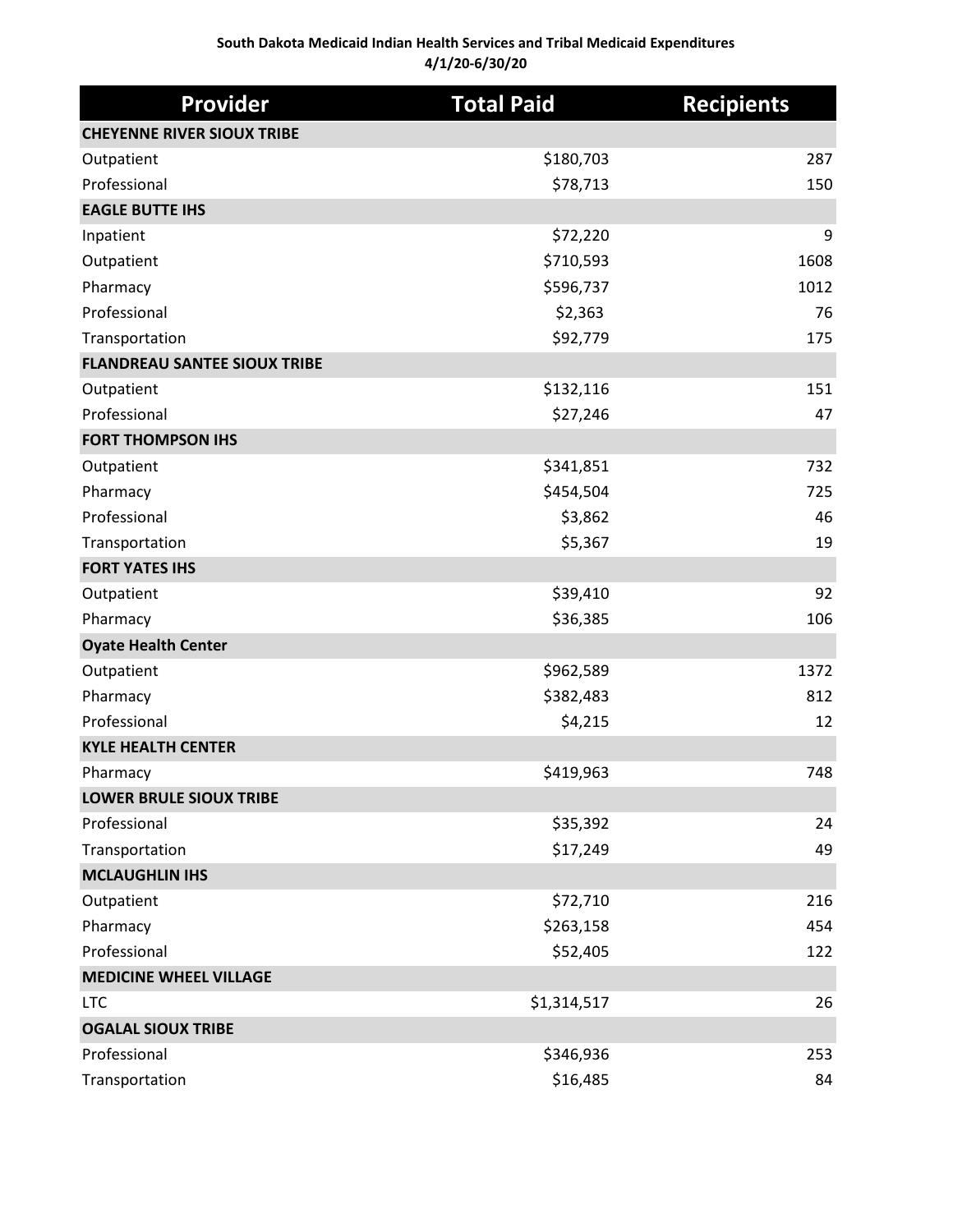### **South Dakota Medicaid Indian Health Services and Tribal Medicaid Expenditures 4/1/20-6/30/20**

| <b>Provider</b>                   | <b>Total Paid</b> | <b>Recipients</b> |
|-----------------------------------|-------------------|-------------------|
| <b>LOWER BRULE IHS</b>            |                   |                   |
| Outpatient                        | \$251,007         | 272               |
| Pharmacy                          | \$179,700         | 377               |
| Professional                      | \$533             | 11                |
| <b>PINE RIDGE IHS</b>             |                   |                   |
| Outpatient                        | \$1,269,991       | 3064              |
| Pharmacy                          | \$1,656,255       | 2592              |
| Professional                      | \$55,634          | 274               |
| <b>RAPID CITY IHS</b>             |                   |                   |
| Outpatient                        | \$97,274          | 265               |
| Pharmacy                          | \$260,707         | 299               |
| Professional                      | \$9,308           | 70                |
| <b>ROSEBUD HEALTH CARE SYSTEM</b> |                   |                   |
| <b>LTC</b>                        | \$943,380         | 37                |
| <b>ROSEBUD IHS</b>                |                   |                   |
| Inpatient                         | \$191,396         | 35                |
| Outpatient                        | \$1,550,768       | 2413              |
| Pharmacy                          | \$867,010         | 1818              |
| Professional                      | \$83,563          | 353               |
| <b>ROSEBUD SIOUX TRIBE</b>        |                   |                   |
| Transportation                    | \$182,849         | 466               |
| <b>WAGNER IHS</b>                 |                   |                   |
| Outpatient                        | \$279,493         | 597               |
| Pharmacy                          | \$319,047         | 576               |
| Professional                      | \$8,240           | 20                |
| Transportation                    | \$11,140          | 51                |
| <b>WANBLEE IHS</b>                |                   |                   |
| Outpatient                        | \$199,862         | 386               |
| Pharmacy                          | \$189,060         | 304               |
| Professional                      | \$425             | 21                |
| <b>WOODROW WILSON KEEBLE IHS</b>  |                   |                   |
| Outpatient                        | \$339,844         | 554               |
| Pharmacy                          | \$282,437         | 512               |
| Professional                      | \$67,228          | 172               |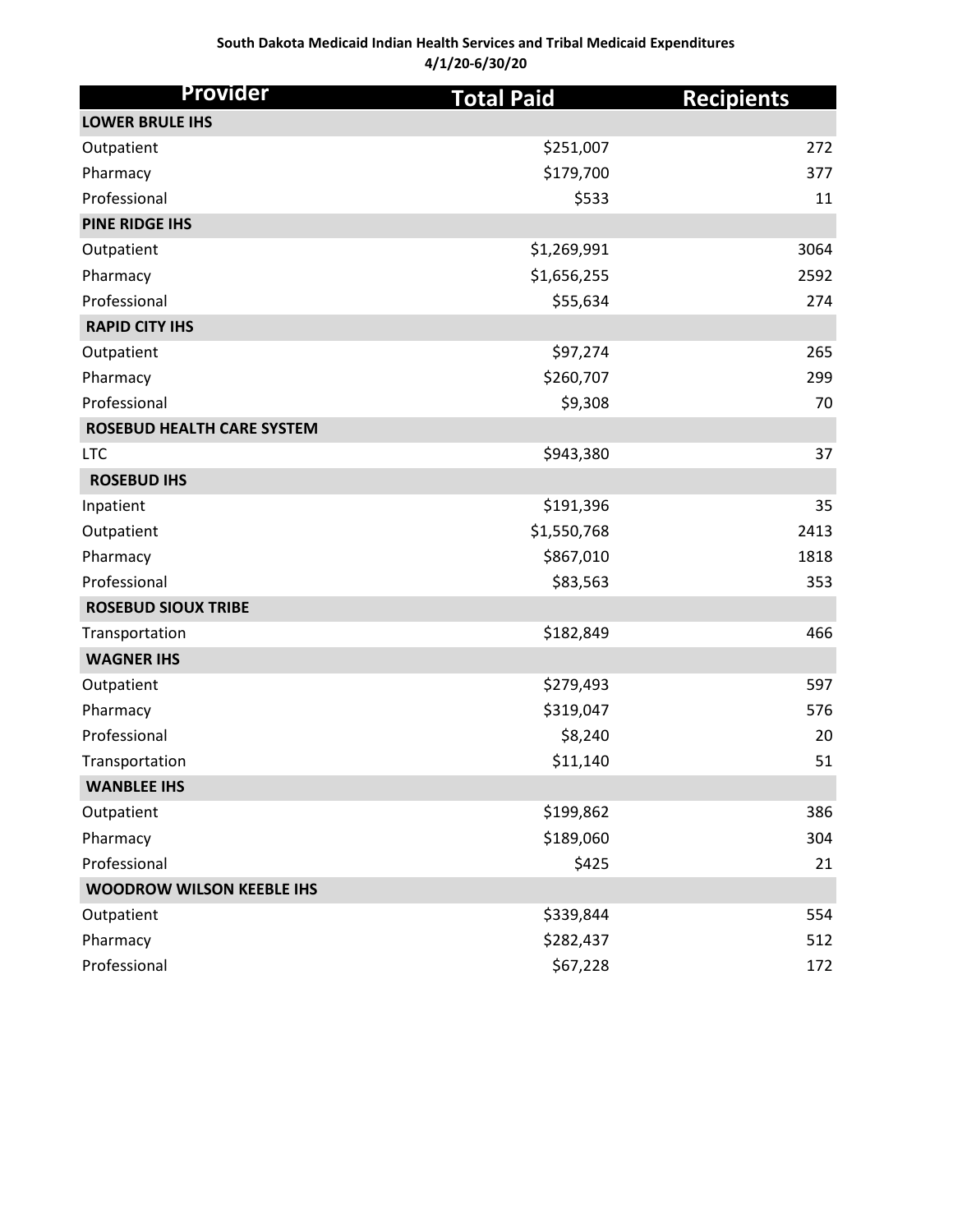## **Medicaid Non-Emergency Medical Transportation (NEMT) Expenditures**<br>04/01/2020 - 07/01/2020 As of 07/01/2020 **04/01/2020 - 07/01/2020 As Of 07/01/2020**

| <b>Cheyenne River Sioux Tribe</b>       |                                |                   |                  |
|-----------------------------------------|--------------------------------|-------------------|------------------|
| <b>Name of Provider</b>                 | City                           | <b>Total Paid</b> | # of Recipients  |
| <b>CHEYENNE RIVER SUPPORT SERVICES</b>  | <b>EAGLE BUTTE</b>             | \$2,695.62        | 0                |
| <b>TAKINI SCHOOL</b>                    | <b>HOWES</b>                   | \$0.00            | 0                |
| <b>Tribal Totals</b>                    |                                | \$2,695.62        | $\Omega$         |
|                                         | <b>Crow Creek Sioux Tribe</b>  |                   |                  |
| <b>Name of Provider</b>                 | City                           | <b>Total Paid</b> | *# of Recipients |
| <b>CROW CREEK TRIBAL HEALTH</b>         | <b>FT THOMPSON</b>             | \$0.00            | 0                |
| CROW CREEK SIOUX TRIBE - FINANCE OFFICE | FT THOMPSON                    | \$0.00            | 0                |
| CROW CREEK DISTRICT BUSINESS COMMITTEE  | PUKWANA                        | \$0.00            | 0                |
| <b>Tribal Totals</b>                    |                                | \$0.00            | 0                |
|                                         | <b>Lower Brule Sioux Tribe</b> |                   |                  |
| <b>Name of Provider</b>                 | City                           | ** Total Paid     | # of Recipients  |
| <b>OKIYA FUND</b>                       | <b>LOWER BRULE</b>             | \$0.00            |                  |
| <b>Tribal Totals</b>                    |                                | \$0.00            | $\mathbf{1}$     |
|                                         | <b>Oglala Sioux Tribe</b>      |                   |                  |
| <b>Name of Provider</b>                 | City                           | ** Total Paid     | # of Recipients  |
| <b>PASS CREEK DISTRICT</b>              | <b>ALLEN</b>                   | \$0.00            | 0                |
| OGLALA LAKOTA COUNTY SCHOOL DISTRICT    | <b>BATESLAND</b>               | \$0.00            | $\Omega$         |
| LAST CHILD SUNDANCE ASSN.               | <b>KYLE</b>                    | \$0.00            | 0                |
| MEDICINE ROOT DISTRICT                  | <b>KYLE</b>                    | \$4,720.60        | 6                |
| WOUNDED KNEE DISTRICT                   | <b>MANDERSON</b>               | \$794.00          | $\mathbf{1}$     |
| WOUNDED KNEE DISTRICT SCHOOL            | <b>MANDERSON</b>               | \$0.00            | 0                |
| LACREEK DISTRICT CAP OFFICE             | <b>MARTIN</b>                  | \$2,350.80        | 5                |
| <b>LONEMAN SCHOOL</b>                   | <b>OGLALA</b>                  | \$0.00            | $\overline{0}$   |
| OGLALA DISTRICT SERVICE CENTER          | <b>OGLALA</b>                  | \$935.52          | 7                |
| LAKOTA OYATE WAKANYEJA OWICAKIYAPI      | PINE RIDGE                     | \$0.00            | 0                |
| OGLALA SIOUX TRIBE                      | PINE RIDGE                     | \$23,477.14       | 106              |
| OGLALA SIOUX TRIBE - HEALTH ADMIN       | PINE RIDGE                     | \$0.00            | $\mathbf 0$      |
| <b>OST CSBG</b>                         | PINE RIDGE                     | \$0.00            | 0                |
| PINE RIDGE VILLAGE DISTRICT             | PINE RIDGE                     | \$40.00           | $\mathbf 0$      |
| <b>WAKPAMNI DISTRICT SERVICE CENTER</b> | PINE RIDGE                     | \$100.00          | 0                |
| OGLALA SIOUX TRIBE - ENERGY & HOUSING   | PINE RIDGE                     | \$0.00            | $\overline{0}$   |
| PORCUPINE DISTRICT                      | <b>PORCUPINE</b>               | \$4,169.40        | 17               |
| PORCUPINE SCHOOL                        | <b>PORCUPINE</b>               | \$0.00            | 0                |
| CRAZY HORSE SPEC ED DEPT                | WANBLEE                        | \$0.00            | 0                |
| <b>EAGLE NEST DISTRICT</b>              | WANBLEE                        | \$0.00            | $\mathbf 0$      |
| HORSE CREEK COMMUNITY                   | WHITE RIVER                    | \$0.00            | 0                |
| WOUNDED KNEE COMMUNITY                  | <b>WOUNDED KNEE</b>            | \$0.00            | 0                |
|                                         |                                |                   |                  |

 $\text{Tribal Totals} \hspace{1.5cm} 142$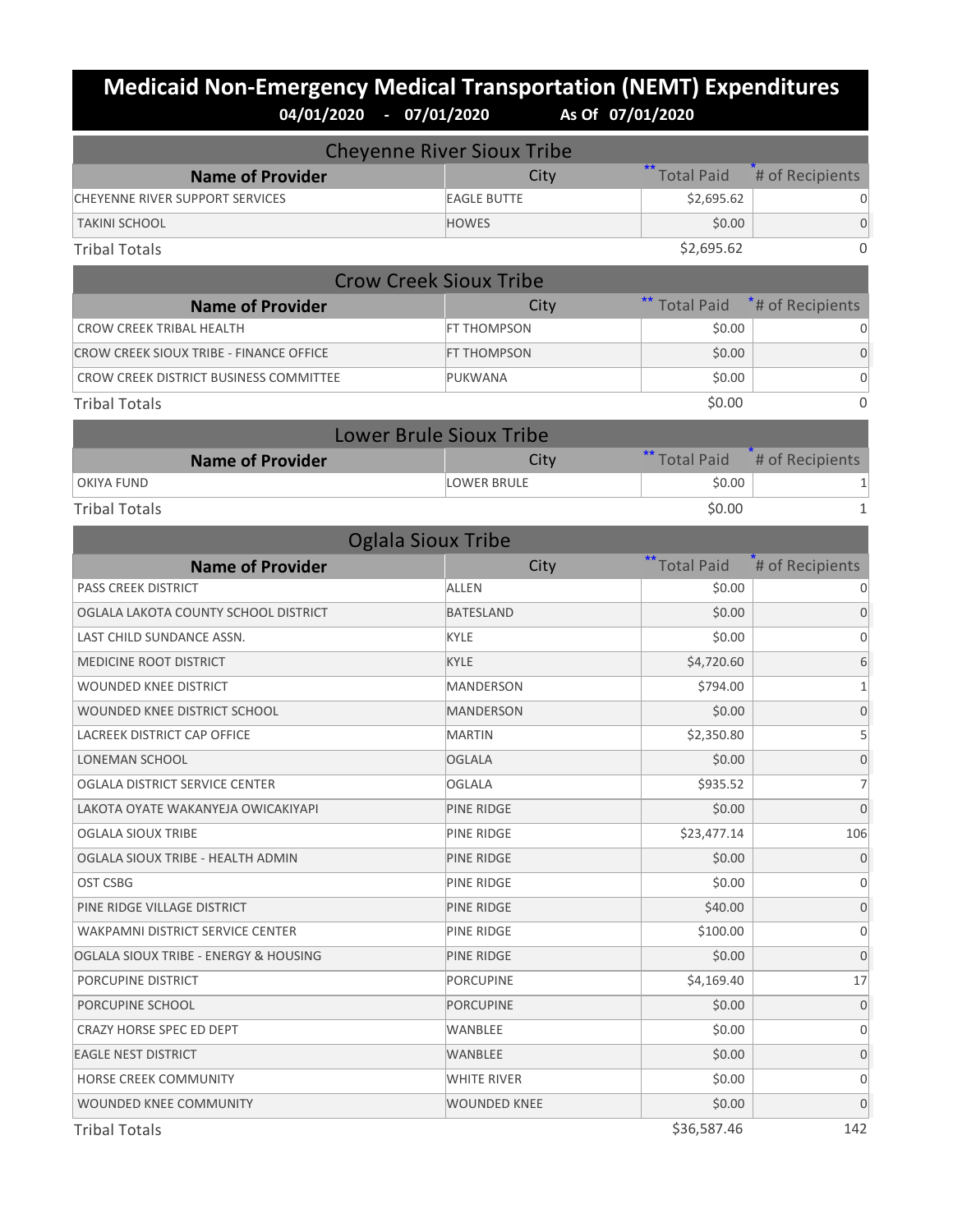# **Medicaid Non-Emergency Medical Transportation (NEMT) Expenditures 04/01/2020 - 07/01/2020 As Of 07/01/2020**

| <b>Rosebud Sioux Tribe</b>                 |                   |                      |                              |
|--------------------------------------------|-------------------|----------------------|------------------------------|
| <b>Name of Provider</b>                    | City              | <b>** Total Paid</b> | <sup>*</sup> # of Recipients |
| <b>ANTELOPE COMMUNITY</b>                  | <b>MISSION</b>    | \$0.00               | $\Omega$                     |
| SGU TIWAHE GLU KINI PI                     | <b>MISSION</b>    | \$0.00               | $\Omega$                     |
| SICANGU CHILD AND FAMILY SERVICES          | <b>MISSION</b>    | \$0.00               | $\Omega$                     |
| SINTE GLESKA UNIVERSITY TIWAHE GLU KINI PI | <b>MISSION</b>    | \$0.00               | $\Omega$                     |
| SPOTTED TAIL CHILDREN'S HOME               | <b>MISSION</b>    | \$0.00               | $\Omega$                     |
| <b>BLACK PIPE COMMUNITY</b>                | <b>NORRIS</b>     | \$0.00               | $\Omega$                     |
| PARMELEE COMMUNITY                         | PARMELEE          | \$0.00               | $\Omega$                     |
| ROSEBUD SIOUX TRIBE - COMMUNITY SERVICES   | <b>ROSEBUD</b>    | \$10,177.80          | 35                           |
| ROSEBUD SIOUX TRIBE - EDUCATION DEPT       | <b>ROSEBUD</b>    | \$677.00             | $\overline{2}$               |
| ROSEBUD SIOUX TRIBE HEAD START PROGRAM     | <b>ROSEBUD</b>    | \$0.00               | $\Omega$                     |
| SINTE GLESKA OYATE TRANSPORTATION          | <b>ROSEBUD</b>    | \$0.00               | $\Omega$                     |
| SAINT FRANCIS INDIAN SCHOOL                | <b>ST FRANCIS</b> | \$0.00               | $\Omega$                     |
| <b>Tribal Totals</b>                       |                   | \$10,854.80          | 37                           |

| <b>Sisseton Wahpeton Oyate</b> |                       |                     |                 |
|--------------------------------|-----------------------|---------------------|-----------------|
| <b>Name of Provider</b>        | City                  | <b>**Total Paid</b> | # of Recipients |
| <b>BIG COULEE DISTRICT</b>     | <b>AGENCY VILLAGE</b> | \$0.00              | 0               |
| <b>BUFFALO LAKE DISTRICT</b>   | <b>AGENCY VILLAGE</b> | \$0.00              | 0               |
| EARLY CHILDHOOD INTERVENTION   | <b>AGENCY VILLAGE</b> | \$0.00              | 0               |
| <b>OLD AGENCY DISTRICT</b>     | <b>AGENCY VILLAGE</b> | \$0.00              | 0               |
| SWO ELDERLY AFFAIRS PROGRAM    | <b>AGENCY VILLAGE</b> | \$0.00              | 0               |
| <b>LAKE TRAVERSE DISTRICT</b>  | <b>SISSETON</b>       | \$0.00              | 0               |
| <b>Tribal Totals</b>           |                       | \$0.00              | $\Omega$        |

| <b>Standing Rock Sioux Tribe</b>           |                   |                      |                 |
|--------------------------------------------|-------------------|----------------------|-----------------|
| <b>Name of Provider</b>                    | City              | <b>**</b> Total Paid | # of Recipients |
| <b>BEAR SOLDIER DISTRICT</b>               |                   | \$0.00               |                 |
| ROCK CREEK GRANT SCHOOL                    | <b>BULLHEAD</b>   | \$0.00               |                 |
| STANDING ROCK EARLY CHILDHOOD              | <b>FORT YATES</b> | \$0.00               |                 |
| STANDING ROCK SIOUX TRIBE - 0-5 HEAD START | <b>FT YATES</b>   | \$0.00               |                 |
| STANDING ROCK SIOUX TRIBE - HEALTH         | <b>FT YATES</b>   | \$0.00               | $\Omega$        |
| <b>Tribal Totals</b>                       |                   | \$0.00               | 0               |

| <b>Yankton Sioux tribe</b>      |               |               |                 |
|---------------------------------|---------------|---------------|-----------------|
| <b>Name of Provider</b>         | City          | ** Total Paid | # of Recipients |
| <b>ST PAUL'S CHURCH</b>         | <b>MARTY</b>  | \$0.00        |                 |
| SOUTH CENTRAL CHILD DEVELOPMENT | <b>WAGNER</b> | \$0.00        | 0               |
| YANKTON SIOUX TRIBE             | WAGNER        | \$0.00        |                 |
| YANKTON SIOUX TRIBE             | <b>WAGNER</b> | \$0.00        | 0               |
| <b>Tribal Totals</b>            |               | \$0.00        | 0               |